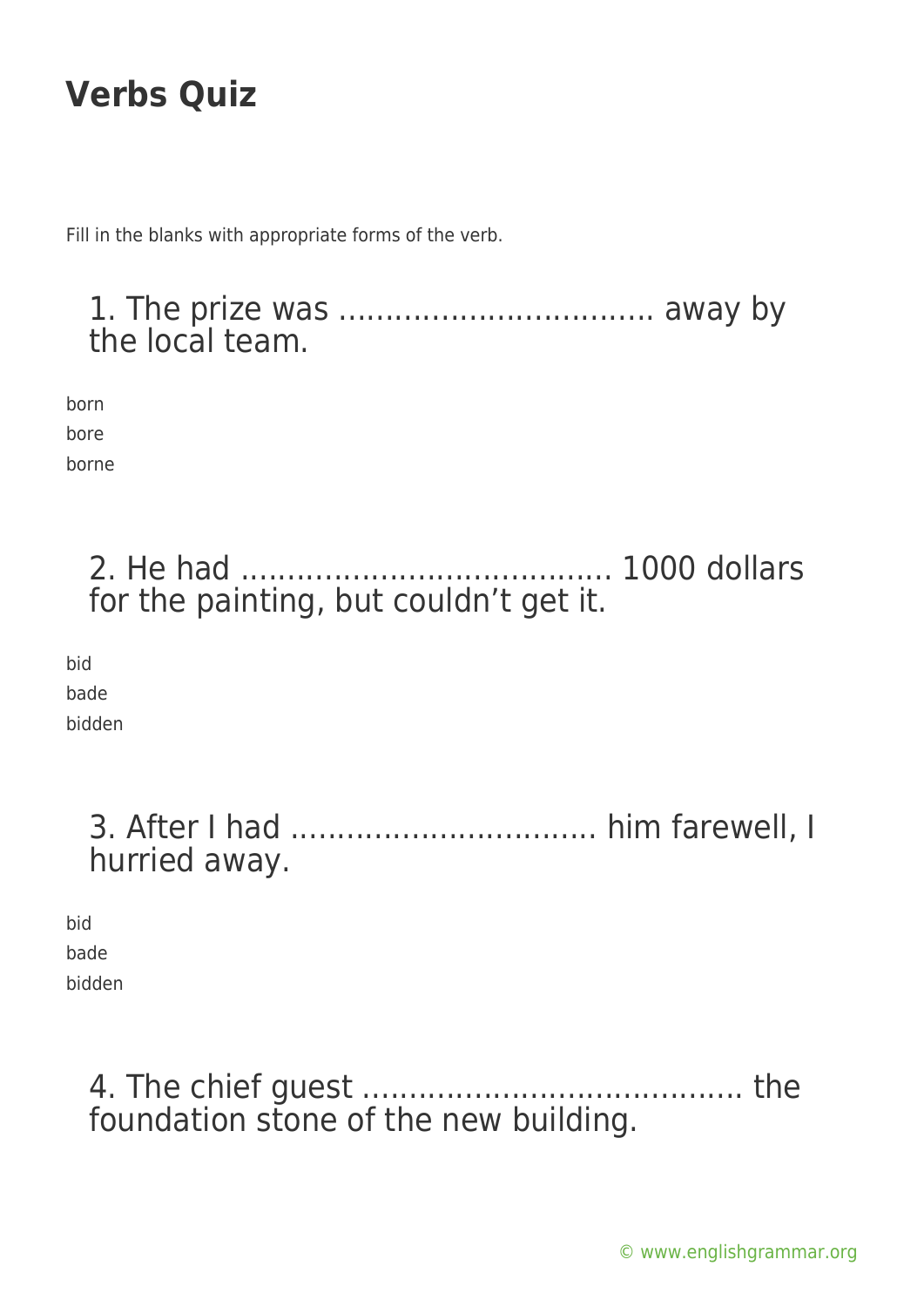lay lied laid

### 5. The boy who had ........................................ the watch was caught.

stealed stole stolen

#### 6. We don't ...................................... away anything useful.

throw threw thrown

### 7. The Israeli spies were ..................................... in Iran.

hang hung hanged

[© www.englishgrammar.org](https://www.englishgrammar.org/)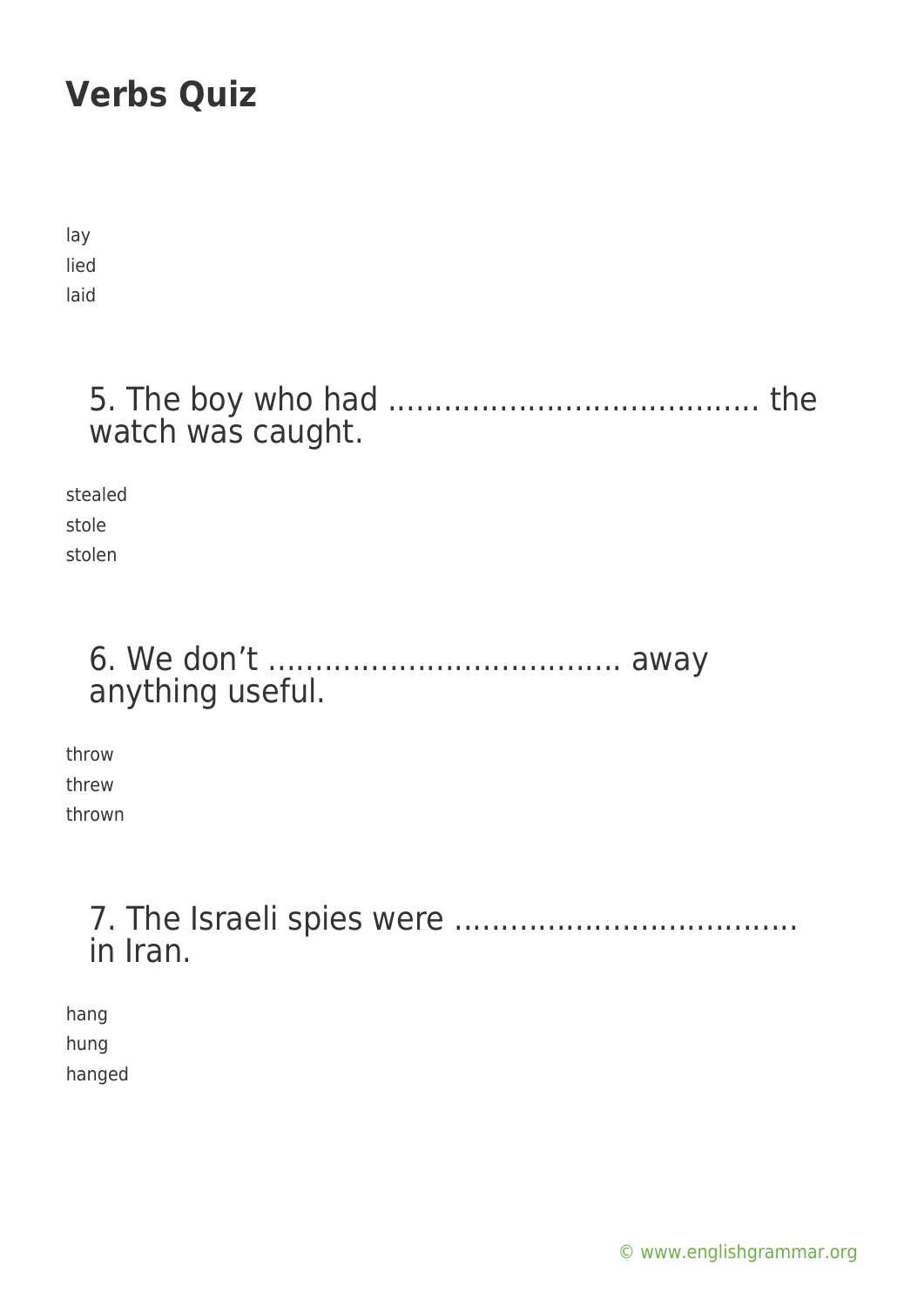#### 8. The bucket ........................................ in mid air at the end of a rope.

hang hung hanged

- 1. The prize was borne away by the local team.
- 2. He had bid 1000 dollars for the painting, but couldn't get it.
- 3. After I had bade him farewell, I hurried away.
- 4. The chief guest laid the foundation stone of the new building.
- 5. The boy who had stolen the watch was caught.
- 6. We don't throw away anything useful.
- 7. The Israeli spies were hanged in Iran.
- 8. The bucket hung in mid air at the end of a rope.

#### Answers

1. b) borne (Bear has two past participle forms – born and borne. When referring to the birth of a child born is used. In the sense of carry or endure, the past participle is borne.)

2. a) bid (Bid has two past participle forms – bidden and bid. Of these bid is used only in the